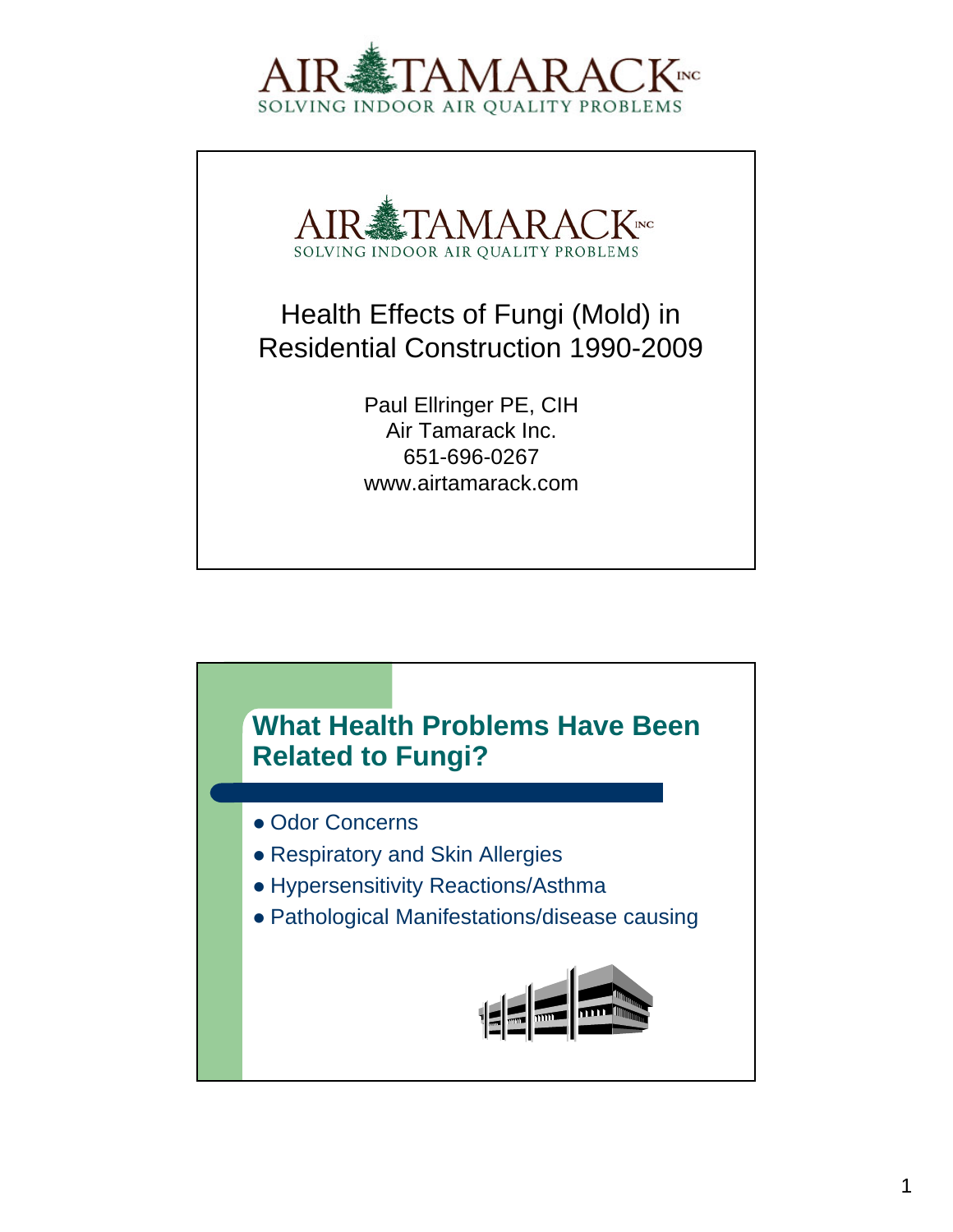

# 30% of population has Asthma and Allergies

- **20.5 million people have asthma**
- **300% increase from 1982 to 2006**
- **Greater increases among children, minorities and inner-city neighborhoods**
- **No identified cause for increase**

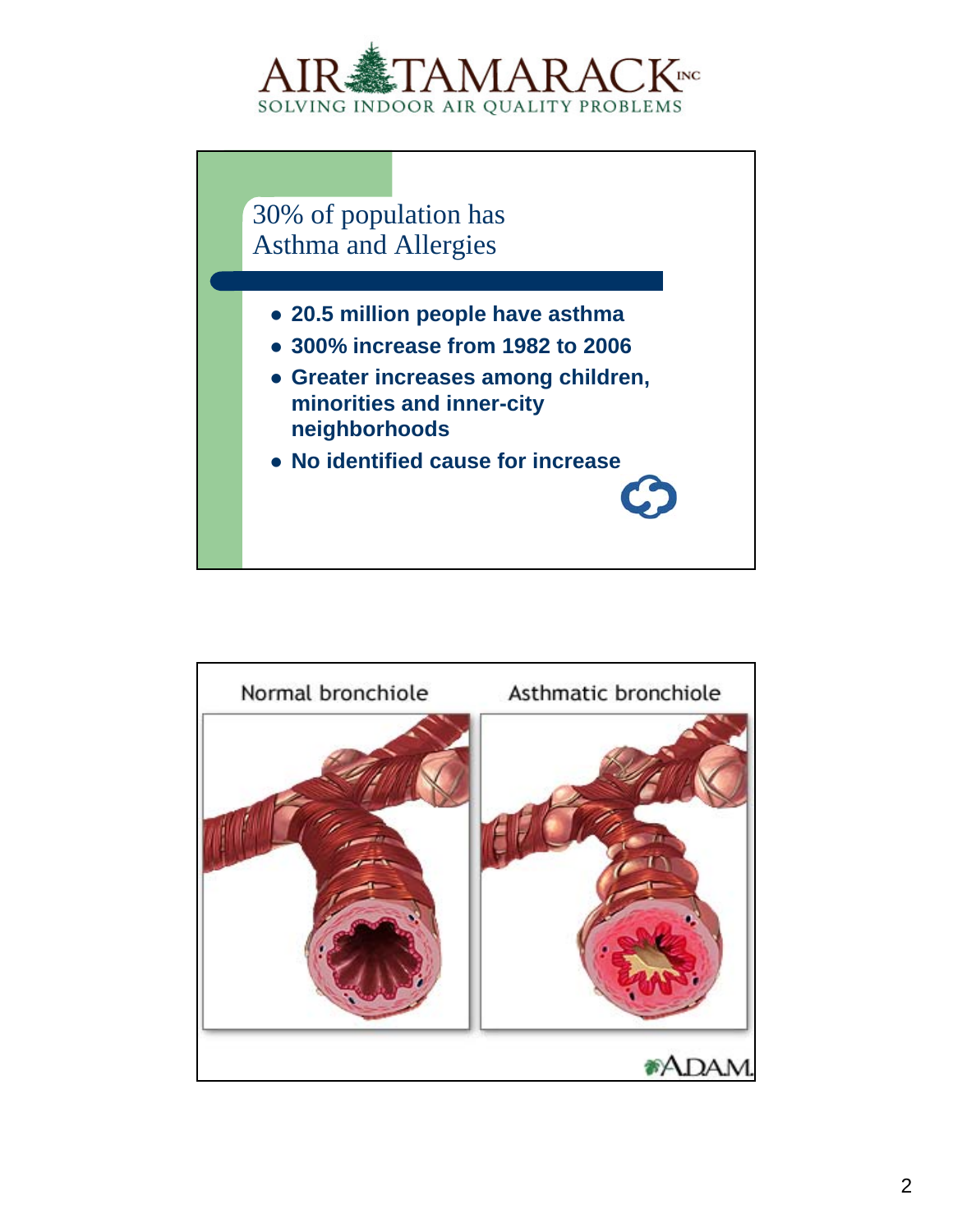



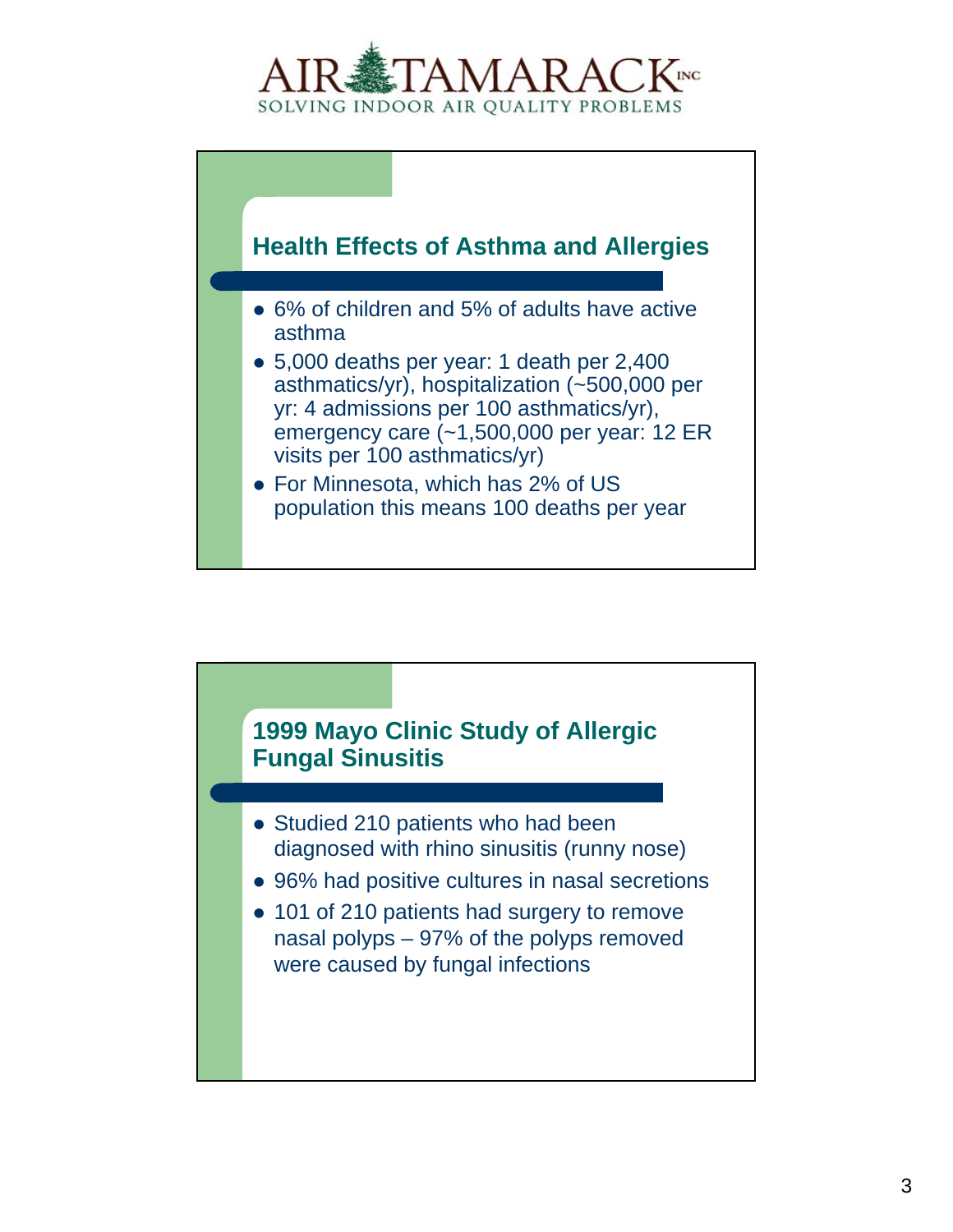



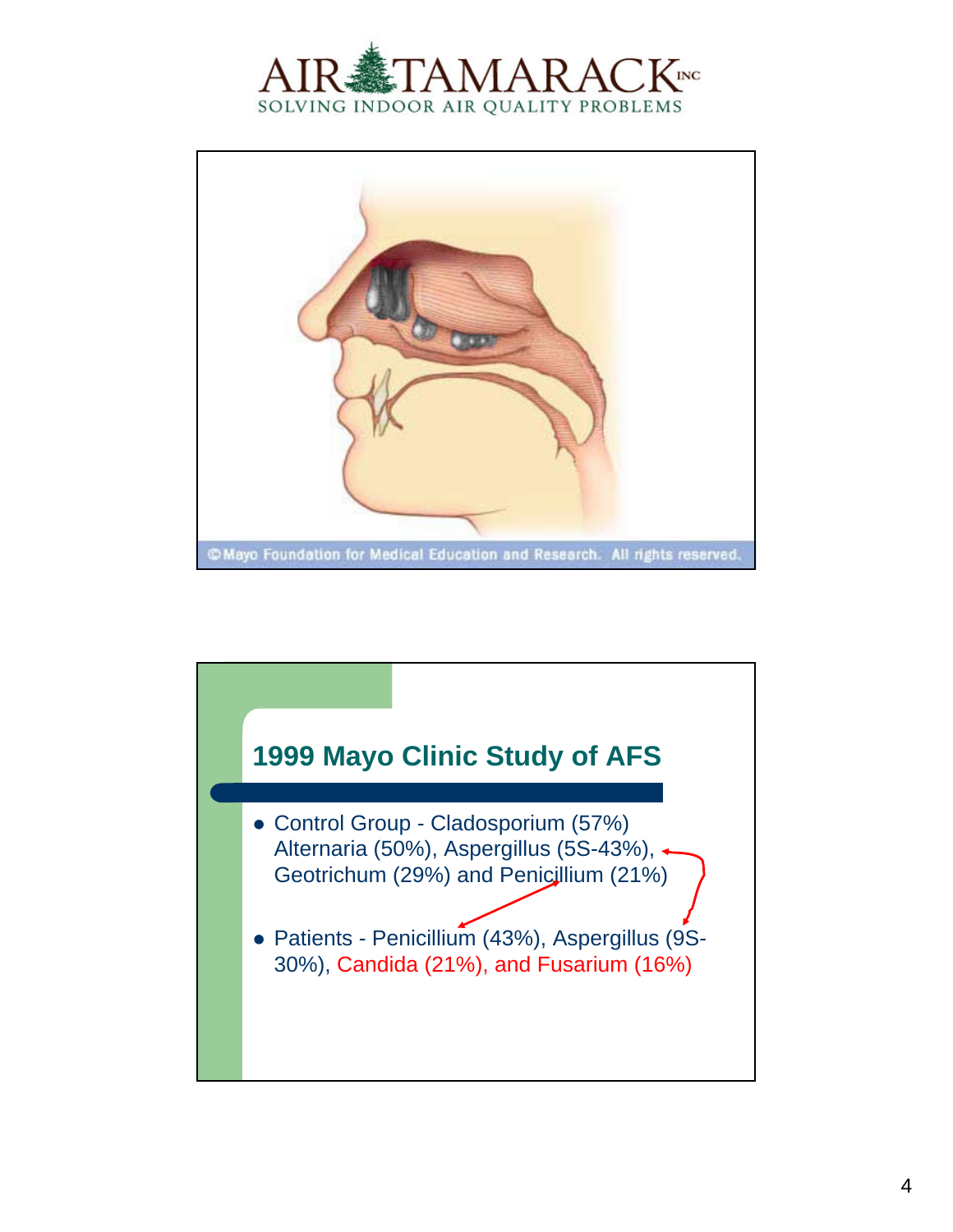

## **What mold related problems are we seeing in residential housing?**

- **Number one is below grade wall failures – wet basements**
- **Number two is inadequate window flashings**
- **Number three is lack of adequate drainage planes on above grade walls**

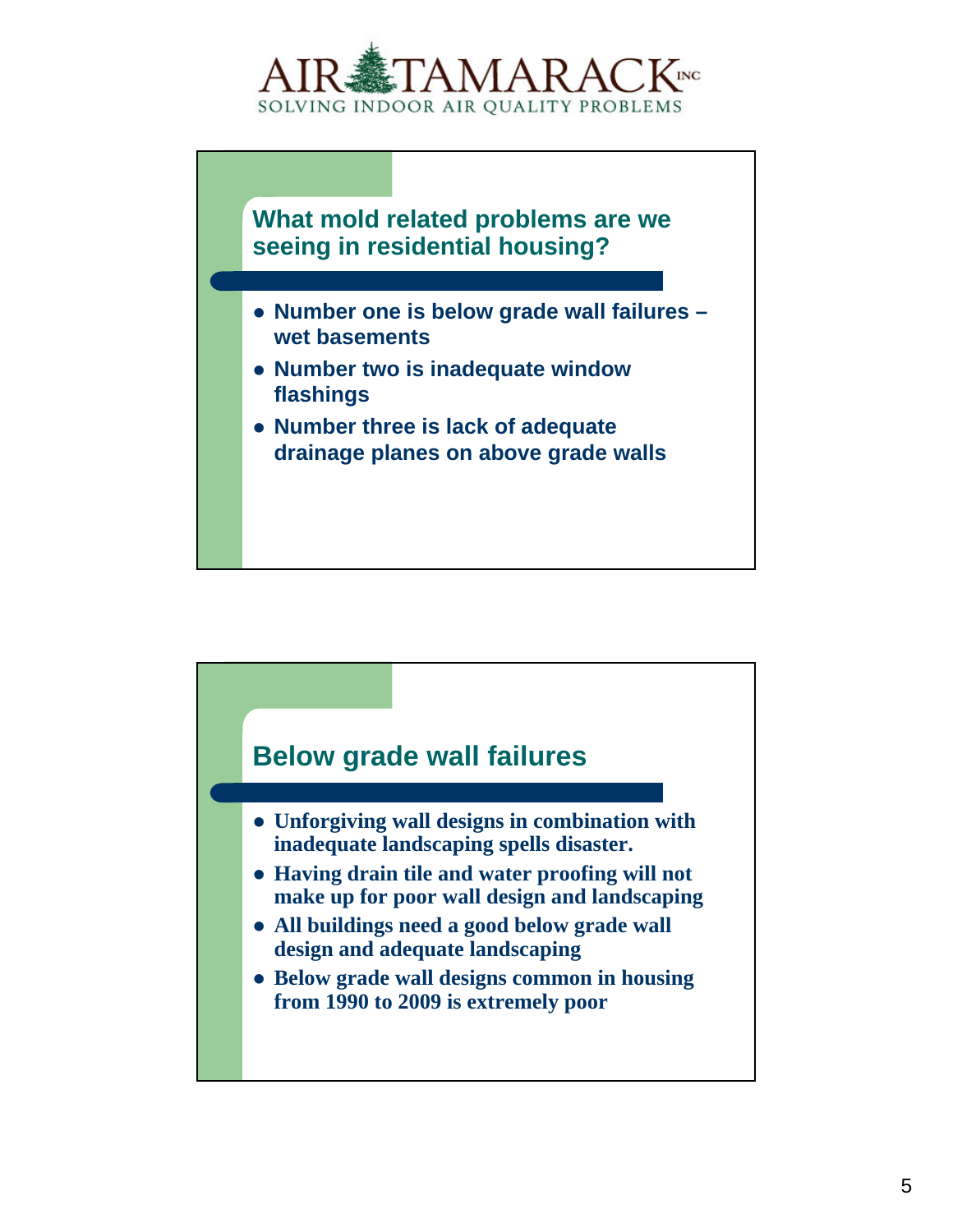

**Lake Elmo, Minnesota House – six years old – 40 year old husband died of an asthma attach in this house – two of three children presently living in the house have asthma – Poor widow with three kids**



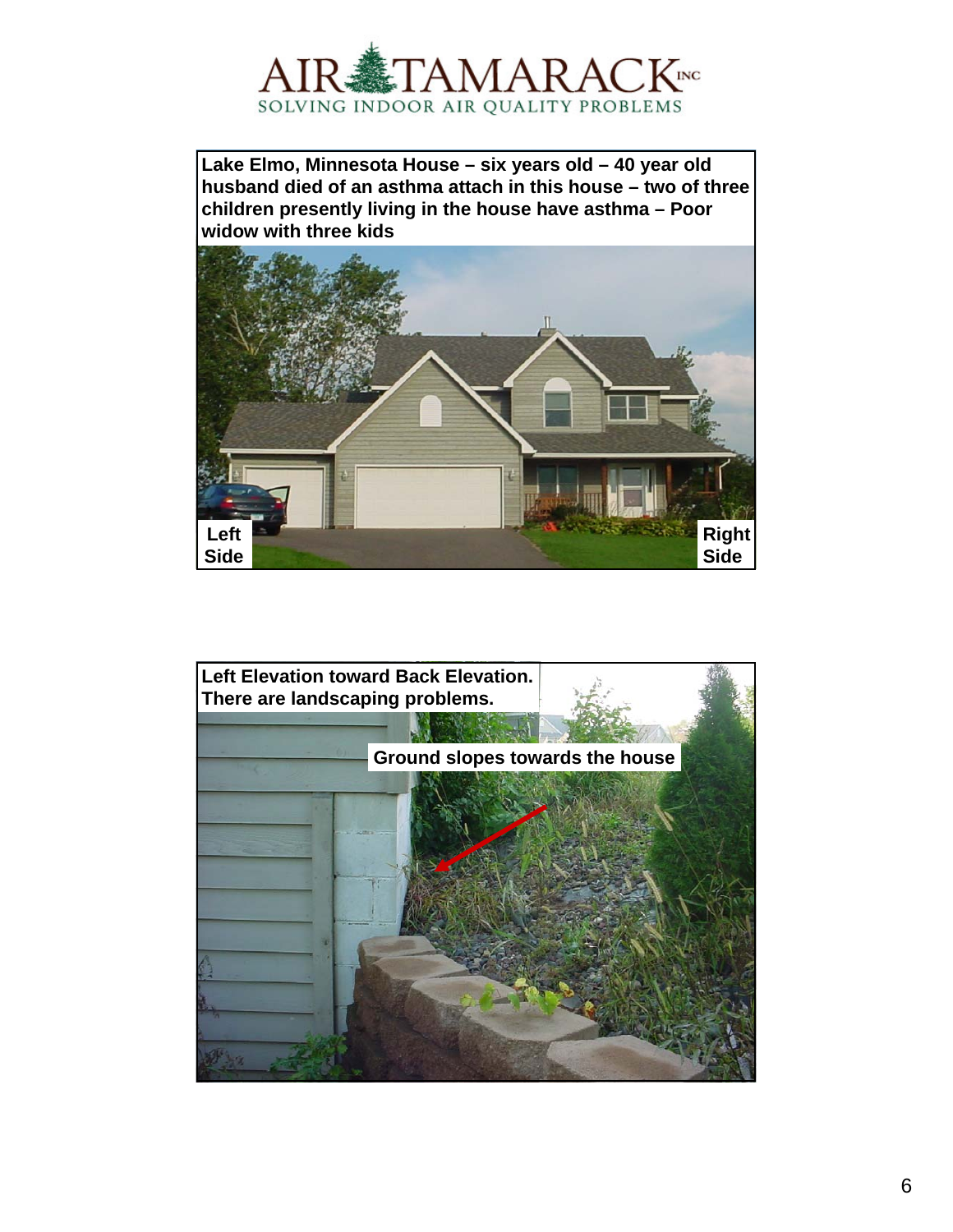



**Back Elevation at Left Elevation. Cladding goes below grade for 6 feet. Ground does not slope away from the house – needs a 10% slope away from the house**

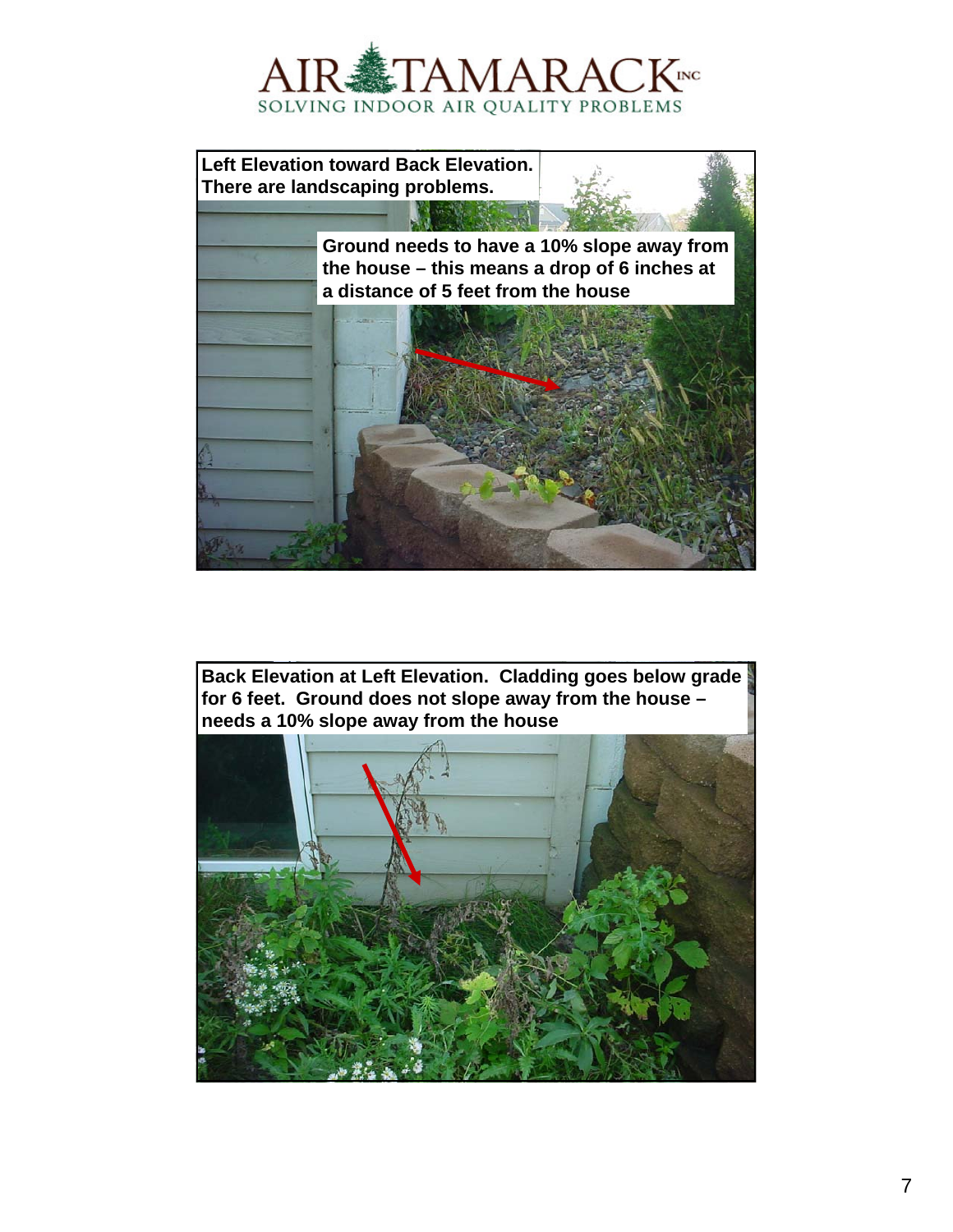

# Canadian Mold Guideline – Visible Mold  $\blacksquare$  Normal is less than 1% of its floor area -visible mold

- 1-3% borderline
- **Moldy Over 3% of its floor area with visible mold.**
- $\blacksquare$  This house 3,000 square feet of floor area
- $\blacksquare$  Normal would be less than 30 square feet of visible mold – moldy over 90 square feet of visible mold
- $\blacksquare$  This house has over 1,000 square feet of visible mold.
- "Fungal Contamination in Public Buildings" by Doctor David Miller Cat. H46-2/04-358E, ISBN 0-662-37432- 0.

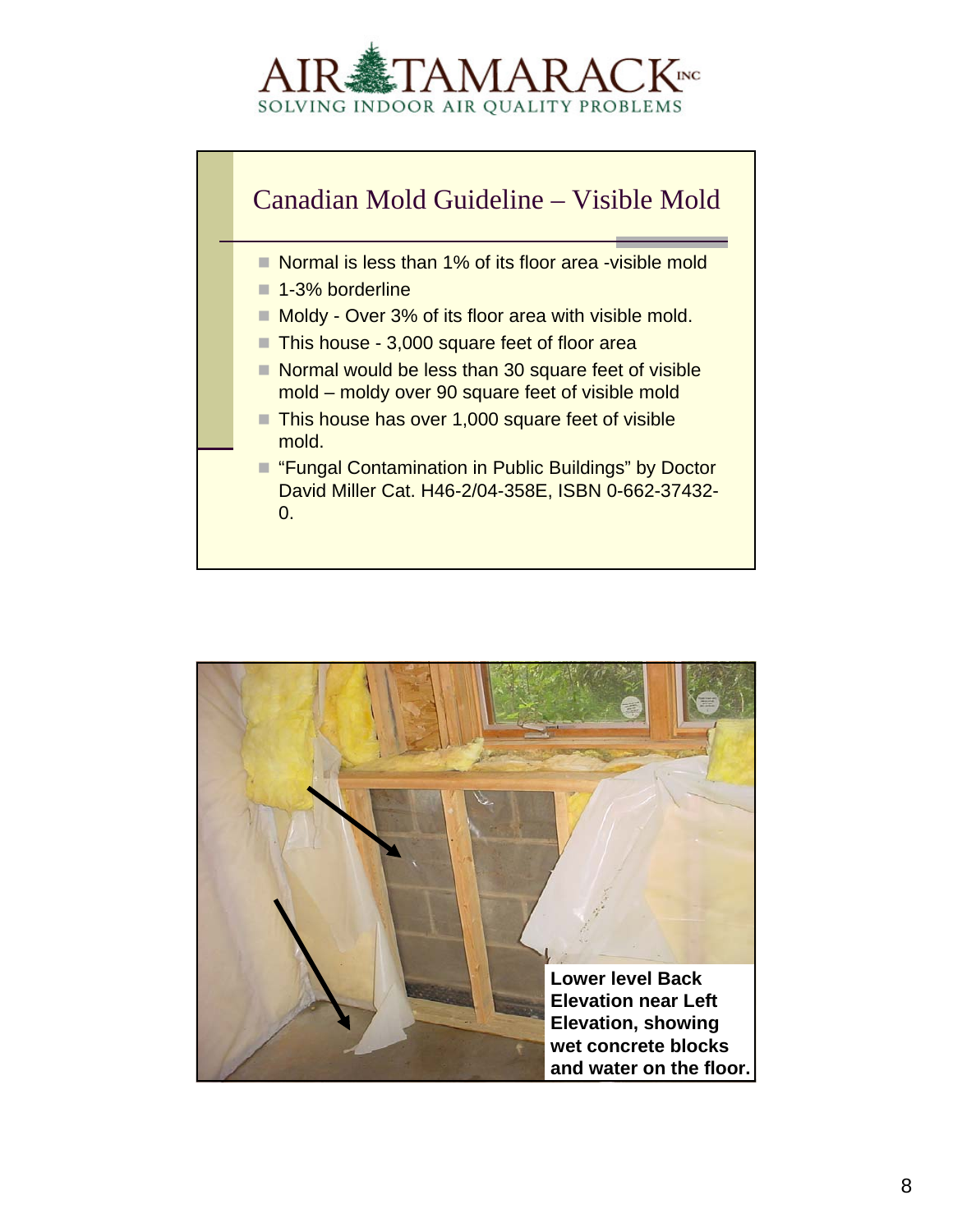



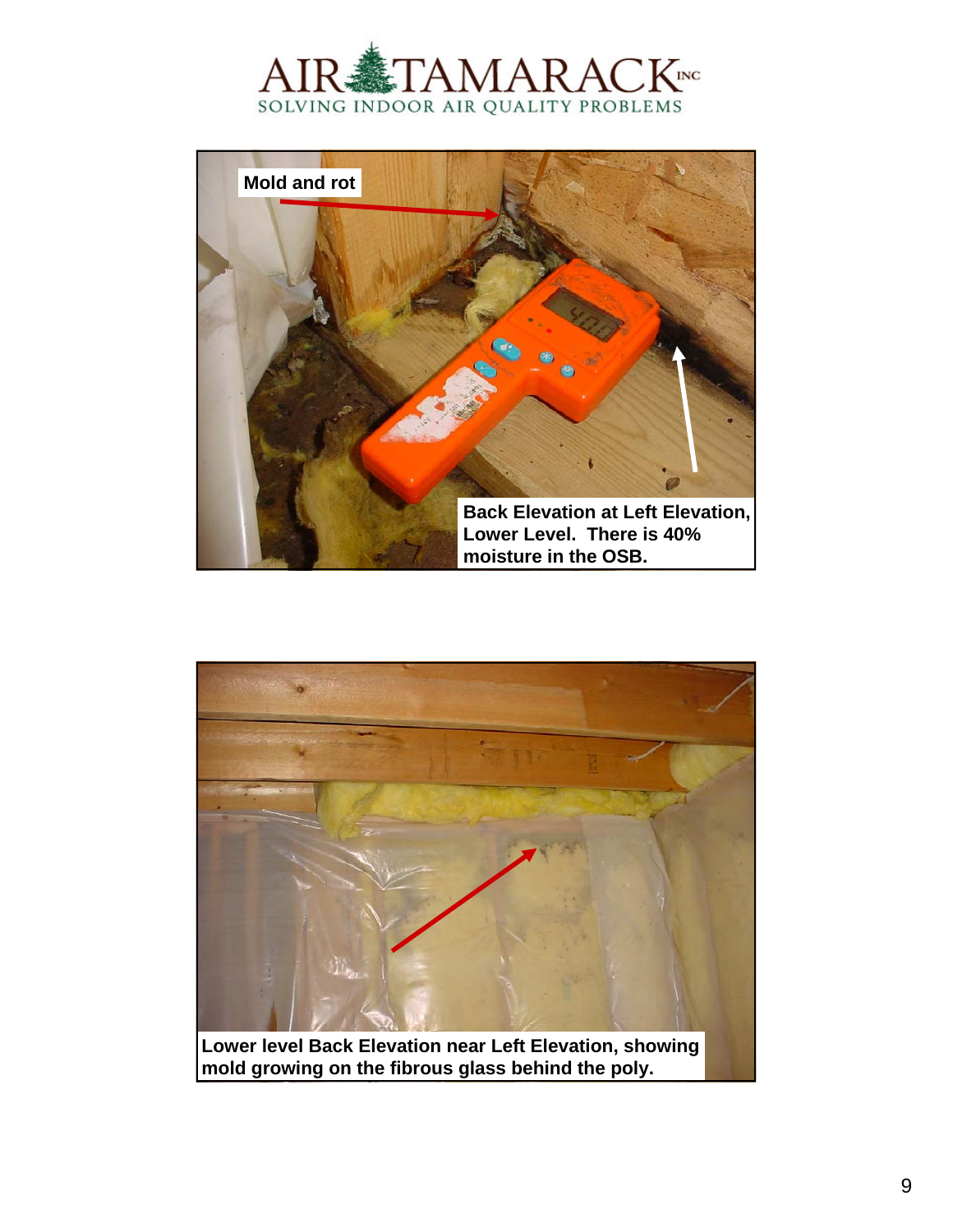

Fungal samples collected in this house show the mold growing here to be primarily Aspergillus and Penicillium



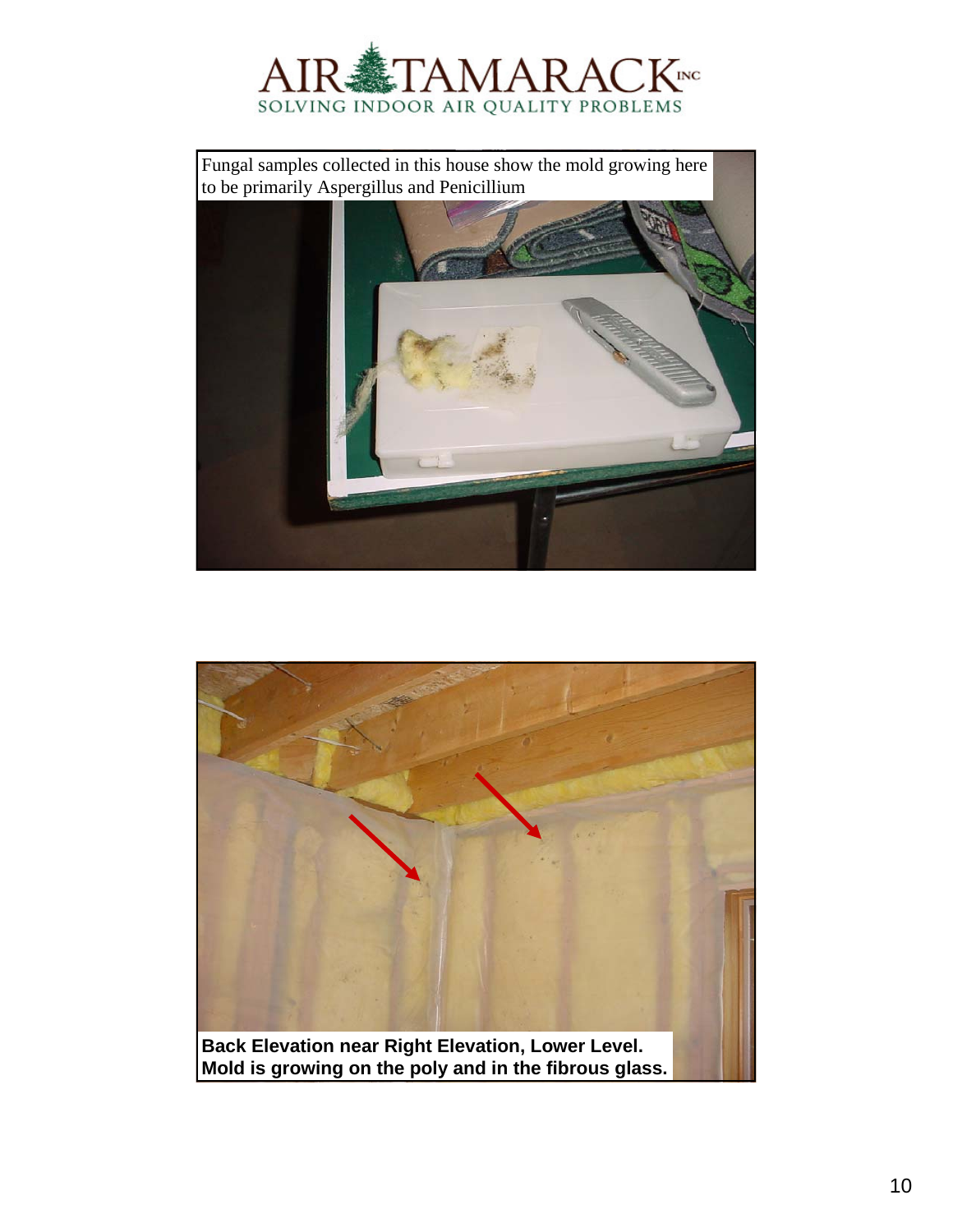



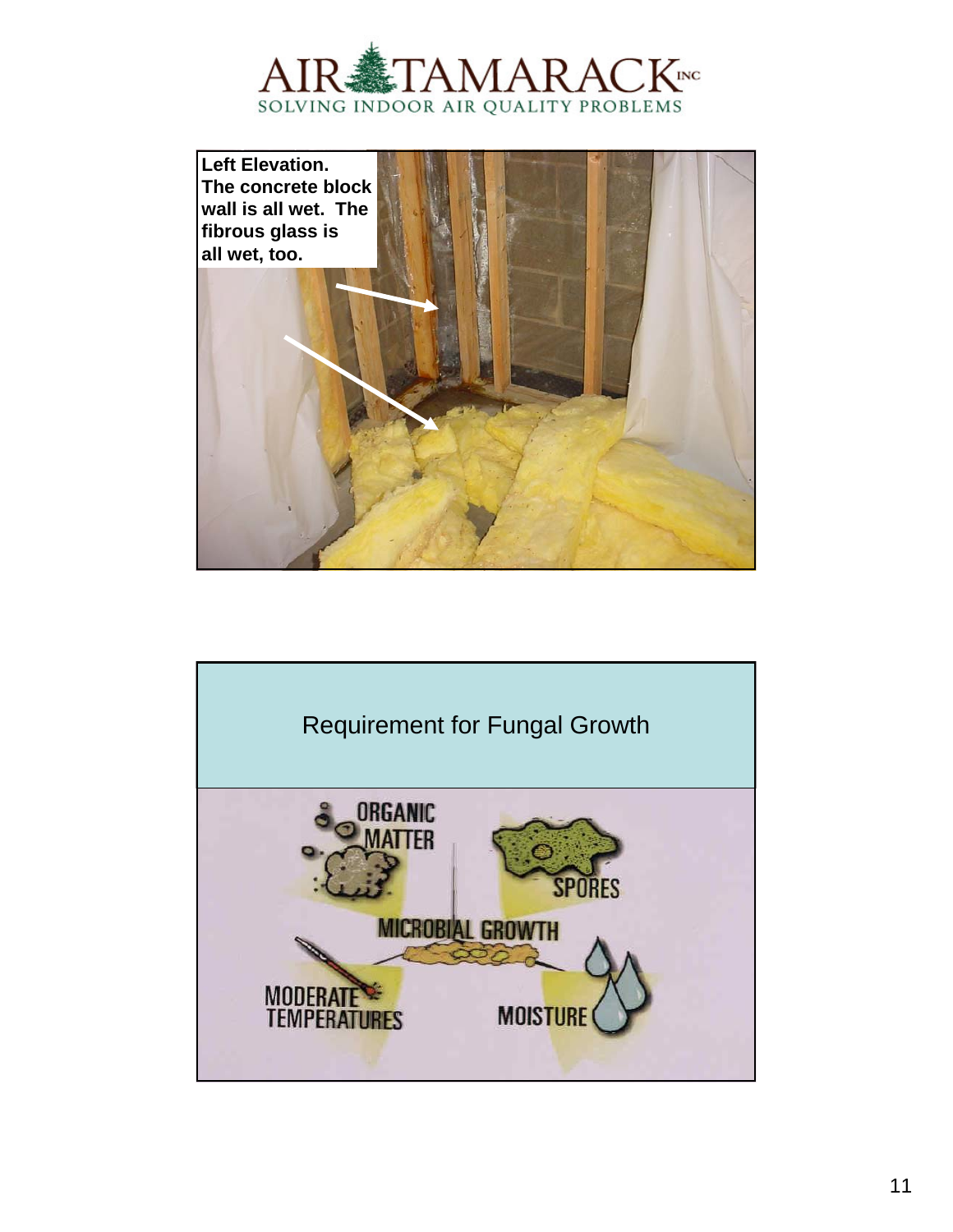



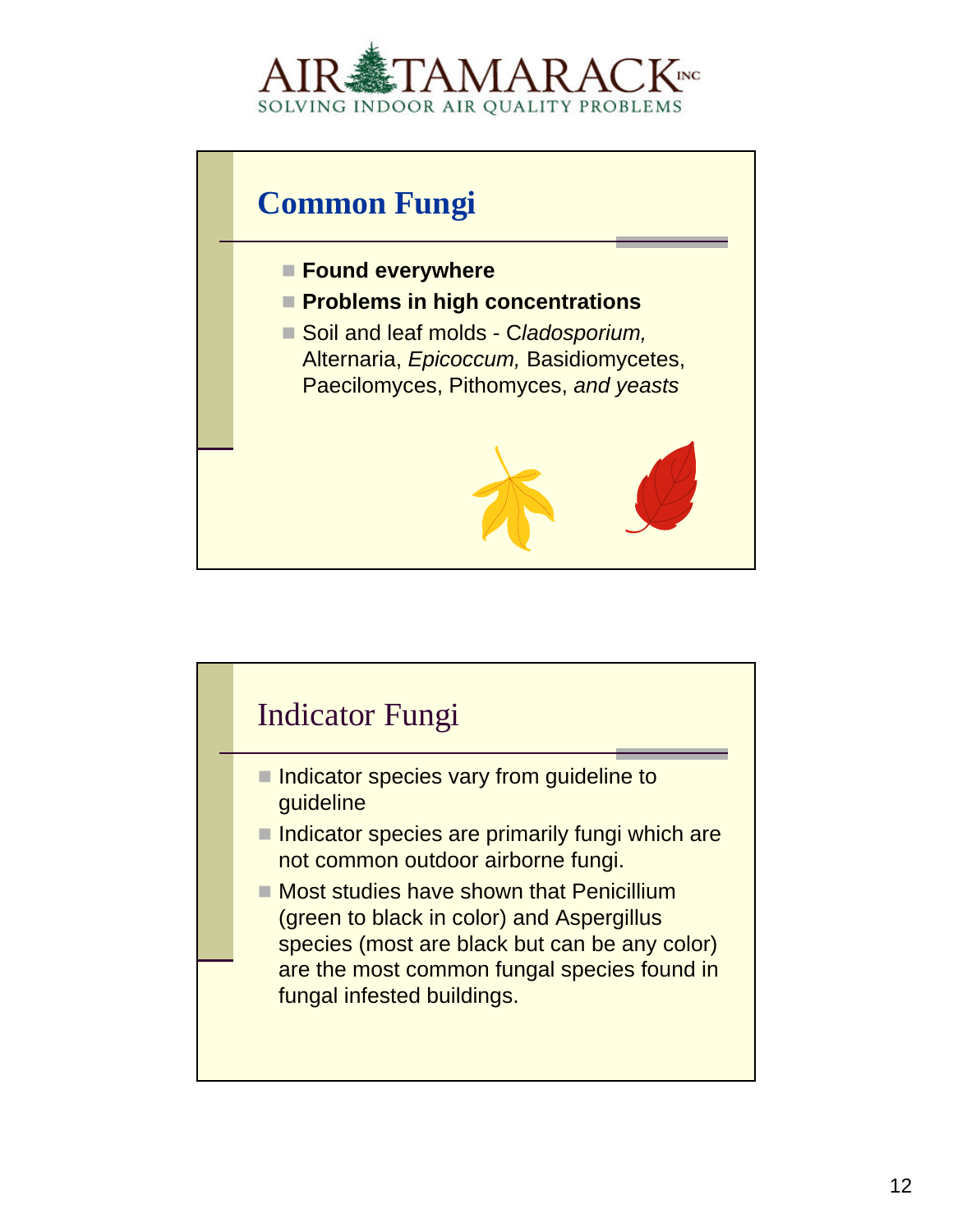



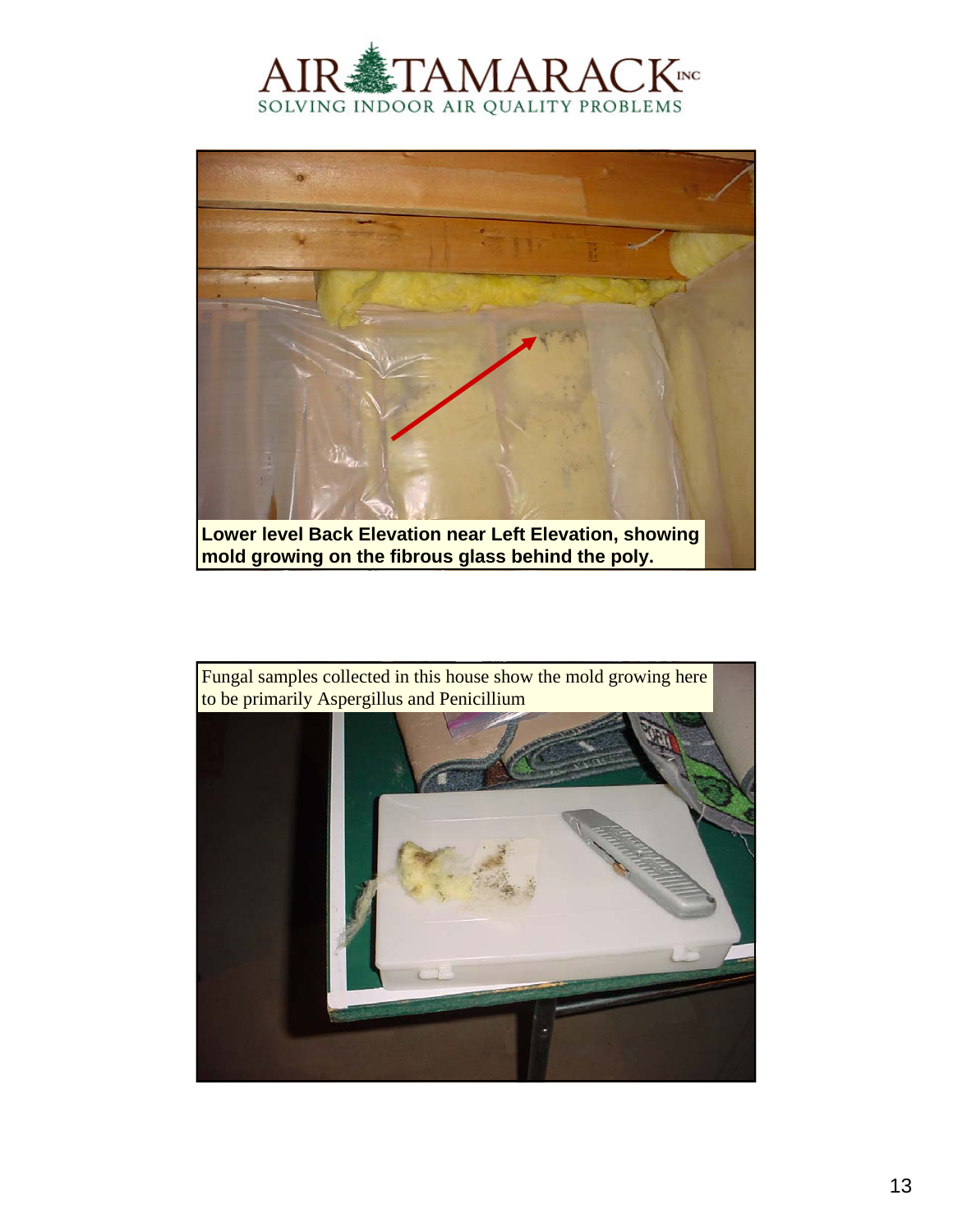

| discolored                                                     | 11,200,000                | Cladosporium (46)          |
|----------------------------------------------------------------|---------------------------|----------------------------|
| fibrous glass<br>insulation<br><b>Lower Level</b>              | Colony                    | Aspergillus sydowii (29)   |
|                                                                | forming units<br>per gram | Penicillium (11)           |
|                                                                |                           | Oidiodendron (8)           |
| <b>OSB</b><br>sheathing<br>above sill<br>plate, Lower<br>Level | 7,870,000                 | Oidiodendron (35)          |
|                                                                |                           |                            |
|                                                                |                           | Aspergillus sydowii (14)   |
|                                                                |                           | Penicillium (14)           |
|                                                                |                           | Acremonium (7)             |
|                                                                |                           | Aspergillus versicolor (4) |

| <b>Settled dust</b><br>Aspergillus versicolor (39)<br>1,280,000<br>CFU/sq. ft.<br>carpet, LL<br>Sterile mycelium (33)<br>bottom step<br>Cladosporium (7)<br>of stairwell<br>Penicillium (7)<br><b>Settled dust</b><br>82,500<br>Penicillium (32) |  |
|--------------------------------------------------------------------------------------------------------------------------------------------------------------------------------------------------------------------------------------------------|--|
|                                                                                                                                                                                                                                                  |  |
| from brown<br>Cladosporium (22)<br>couch,<br>Aspergillus species (17)<br>Lower<br>Alternaria (9)<br>Level,                                                                                                                                       |  |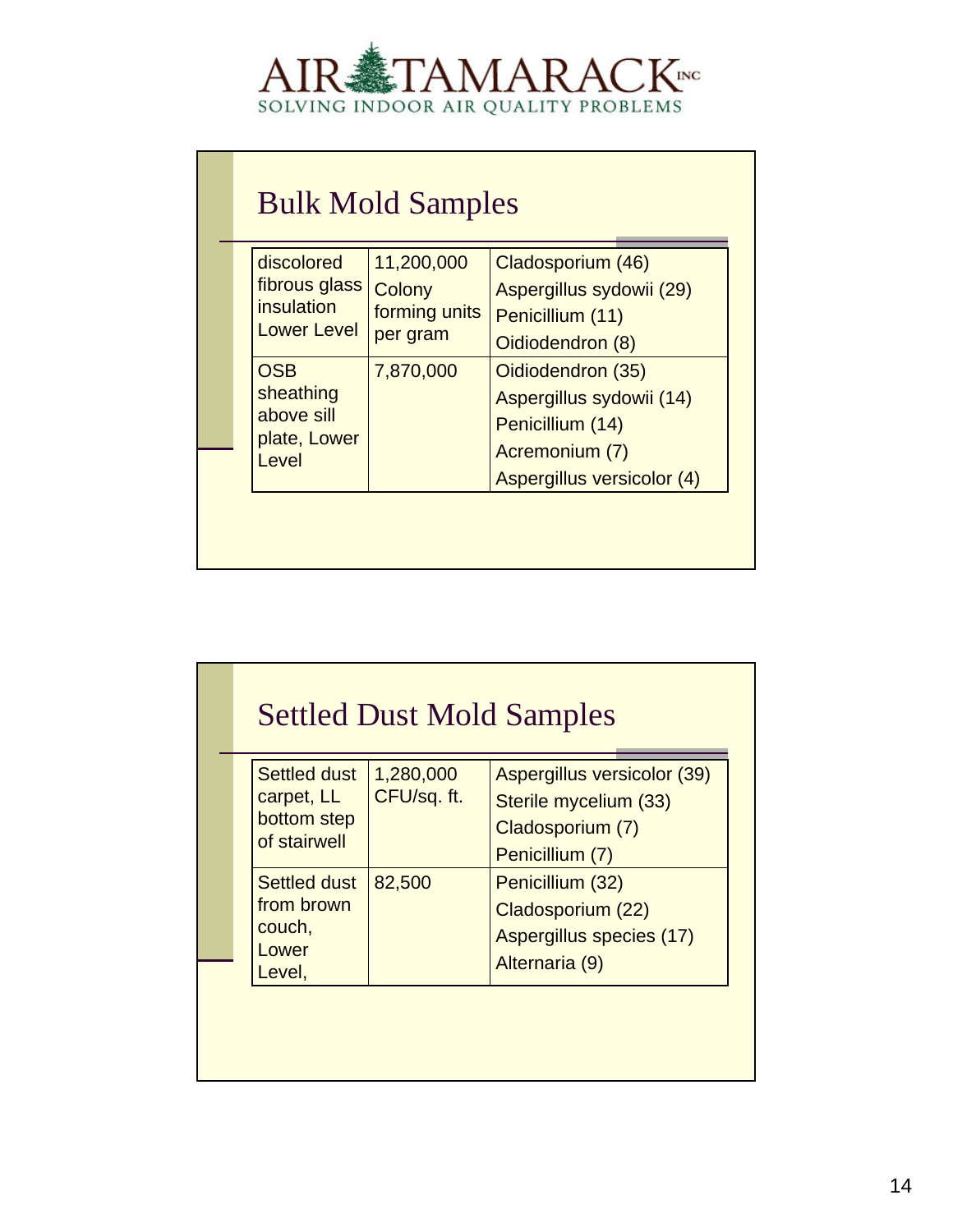



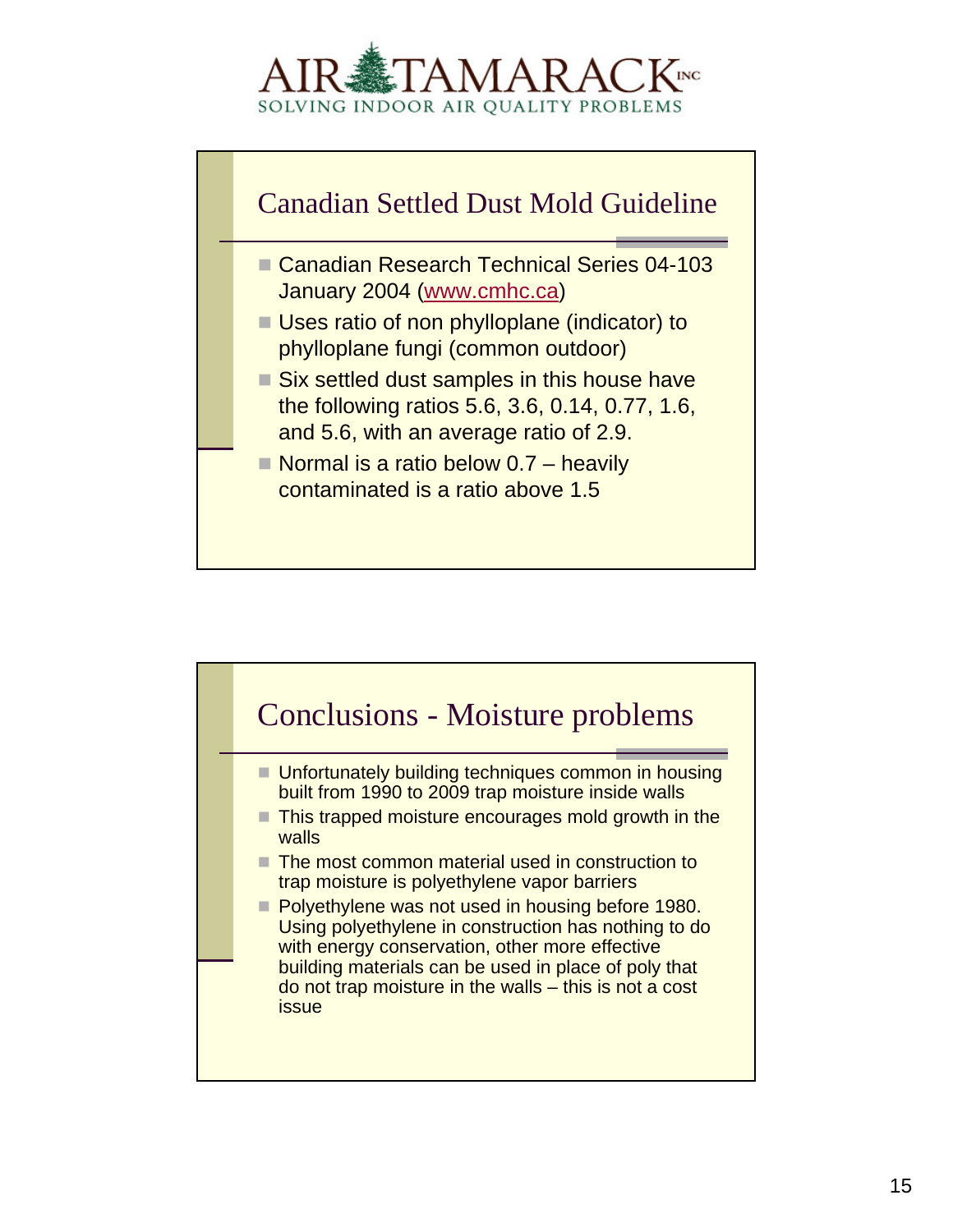



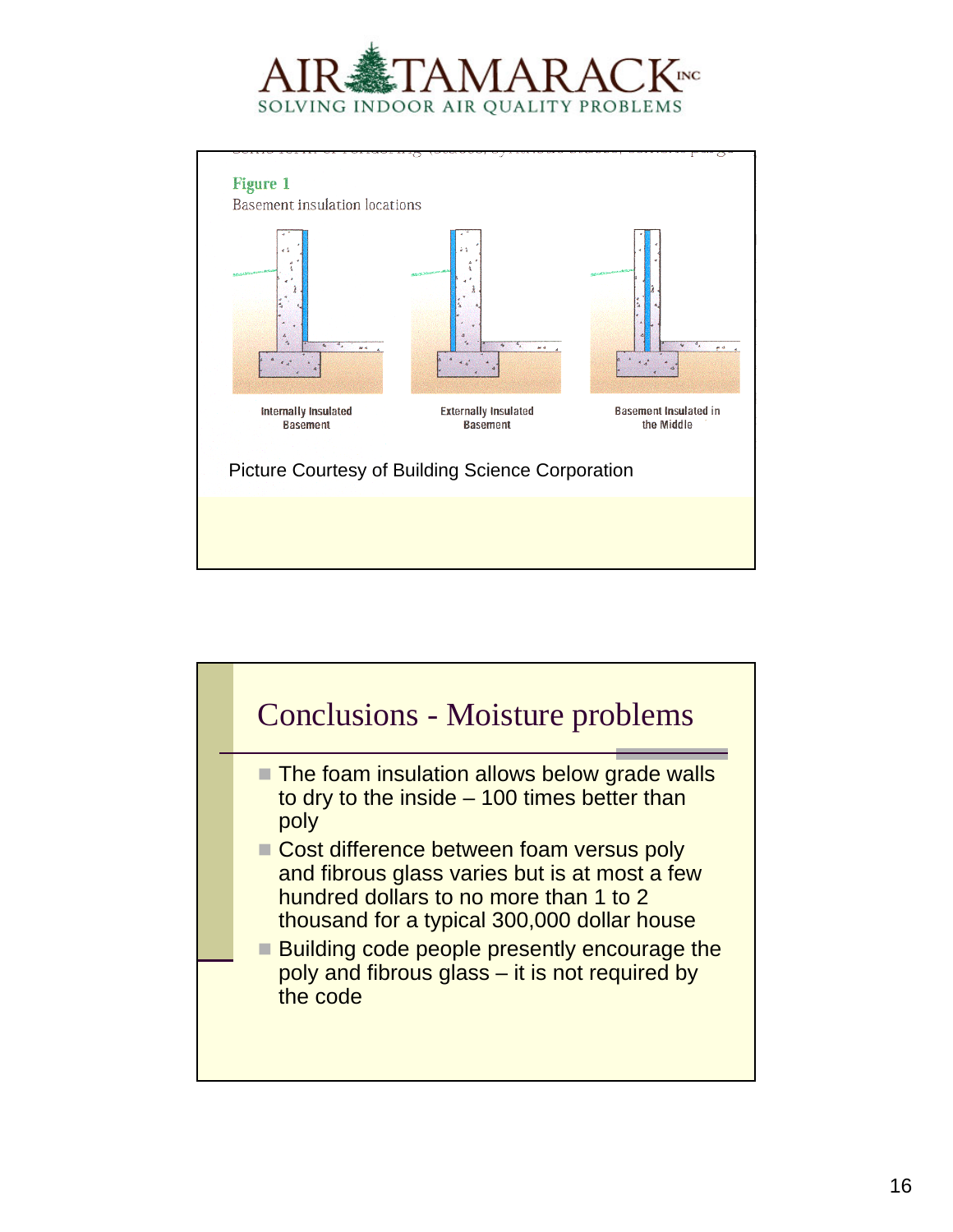ESEARCH HIGHLIGHTS

January 2004

R

Technical Series 04-103

# house dust: a useful tool to assess microbial contamination in homes

## **Introduction**

In recent years, there has been increasing concern about indoor air quality in houses. The family home can sometimes become a source of microbial contamination, where molds and bacteria proliferate. Inadequate ventilation and high moisture levels resulting from water damage episodes or excess humidity often cause the proliferation of fungi (molds) and bacteria on visible surfaces or hidden inside structures. In such a context, a good diagnosis of the degree of microbial contamination in homes becomes more important. Unfortunately, assessment tools are few and insufficient. Air sampling, still frequently used, is an incomplete tool, which is not reproducible and can lead to false negative results. On the other hand, surface samples are useful to document the nature of visible fungal contamination but insufficient to obtain a global diagnosis (ACGIH, 1999).

Field experience has led some researchers to promote the use of house dust microbial analysis, as it represents the "memory of a building" providing valuable information on its microbial history. This project was conducted to obtain dust analysis data from homes with no history of moisture damage to compare with water damaged homes. Thanks to an External Research Program grant from CMHC, it was possible to inspect more than fifty healthy homes, and analyse their dust microbial contents. The data from nonmoisture damaged homes was added to the researcher's own existing database of hundreds of unhealthy homes to allow comparison of the two data sets, and confirm the validity of the method.

## **Methods**

## **Healthy home selection**

Homes in the Montreal area were recruited by advertising in two newspapers, direct faxing, door-to-door distribution of a brochure, and word of mouth. A selection was made using a telephone questionnaire to eliminate homes that did not meet the microbial health criteria established for this project, including these main conditions: no major water damage during or since the 1998 ice storm, no health problems having appeared or worsened since moving in, at least two years of occupancy, no carpets in the basement, no poorly maintained forced air heating systems with porous insulation in the ductwork, or with humidifiers.

## **Inspection protocol**

The building inspections were carried out by inspectors from Groupe Natur'Air-Kiwatin of Montreal. Each site visits lasted a minimum of one hour and a half, and consisted of a comprehensive inspection of both the outside and inside of each house, checking the structures with a moisture detector, conducting a complementary survey with the occupants, taking photographs, and sampling dust.



**HOME TO CANADIANS** Canad<sup>"</sup>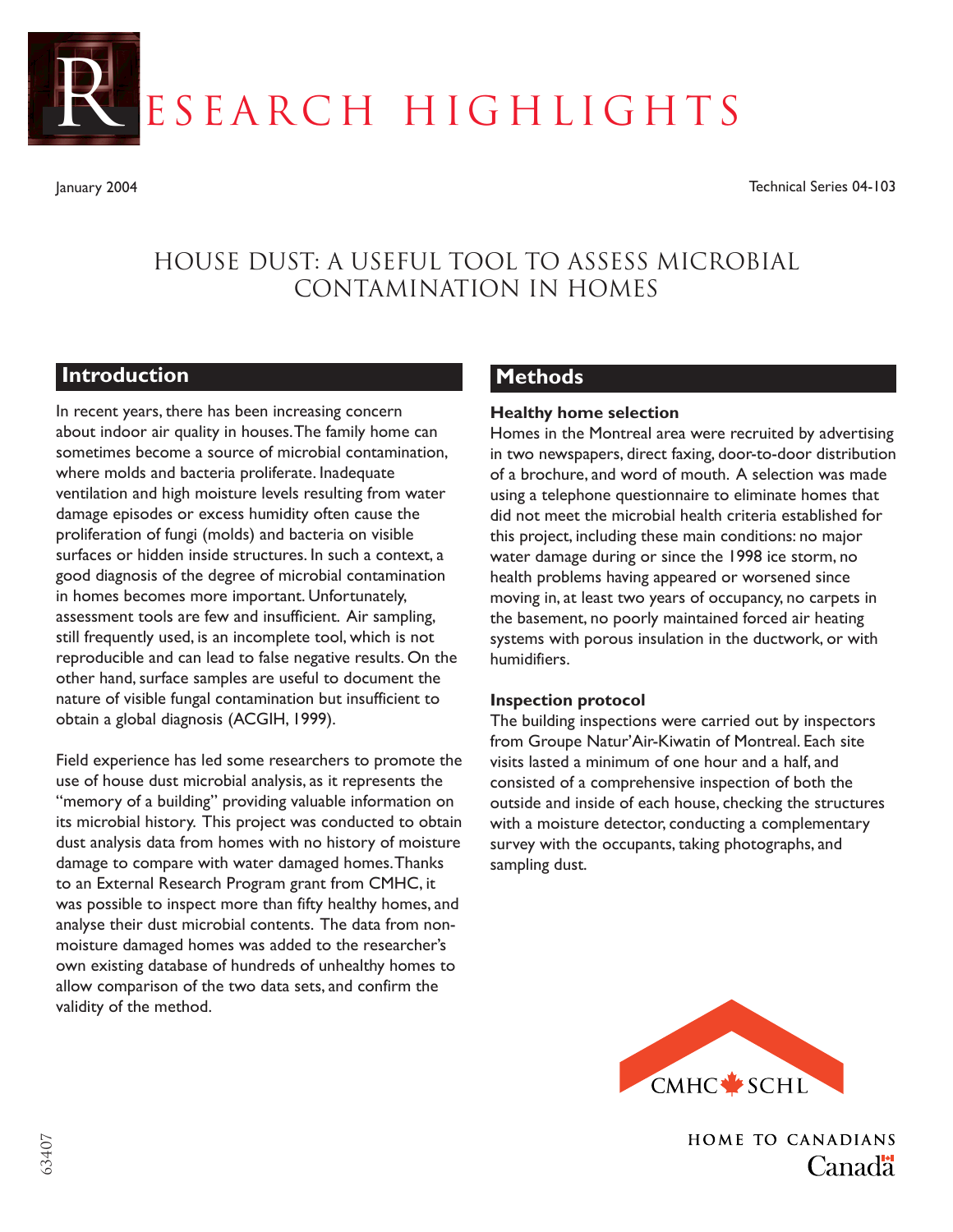## **Dust sampling**

The inspectors used a portable Hoover Portapak vacuum cleaner with disposable paper bags to collect a composite sample of dry settled dust from the occupied rooms. Samples were not taken from the floor to avoid tracked-in dirt and spores brought in from outside on shoe soles, or accumulated dirt and spores in carpets. Dust was sampled higher, for example on bookshelves, kitchen shelves, door frames, etc., where it had deposited from the air at the occupants' breathing level. Depending on the degree of dust accumulation in the house, the total sampling area in the dwelling could be anywhere between 1 and 2 square meters (precisely measured). Vacuuming lasted 5 minutes on each surface. After sampling, the vacuum cleaner bag was removed, sealed with adhesive tape and identified with a number. It was then placed in a tightly sealed plastic bag and brought to the Microvital laboratory where it was kept at 4 degrees C until put in culture, with a maximum delay of 6 days from the time of sampling.

## **Analysis of dust samples**

Samples from healthy houses were analysed at random along with other samples being provided to the lab. The healthy house sample numbers had no distinctive indicators to differentiate them from other samples. Therefore, the healthy house samples were impossible to recognize among the others being analysed. Suitably diluted in sterile water, dust samples were plated on MEA Rose bengal culture dishes for mold and on PYA for bacteria. Duplicates of total bacteria were counted under the dissecting microscope after 48 hours of incubation at room temperature. Duplicates of fungi were counted under the dissecting microscope after 7 to 14 days of incubation at room temperature, depending on their speed of sporulation. The molds were identified to the genus level, and to the species level in some cases.

## **Results**

**Fungal counts, extent of water damage and season** The dust from healthy homes, with a mean value of 74 366 colony forming units per gram (cfus/g), contained up to seven times less mold than that of their water damaged counterparts, with a mean value of 482 004 cfus/g. The difference was highly significant (Wilcoxon/Kruskal-Wallis p<0.0001). These results statistically confirm the Ontario Wallaceburg study (Miller and al, 1999) where fungal counts from dust sampled in 20 out of 400 homes, with the most extensive water damage episodes, were 10 times higher than fungal counts from the 20 homes without excessive water activity.

Fungal contents of dust from all homes is not significantly influenced by season (two way ANOVA p>0.05).

Furthermore, there is no interaction between season and the extent of water damage (two way ANOVA p>0.05). This confirms that water damage alone makes a significant difference in fungal counts from house dust.

## **Ratio of non phylloplane to phylloplane fungi in dust related to extent of water damage**

*Cladosporium* and *Alternaria* are the phylloplane fungi (mostly found in air and growing on trees or plants), and *Penicillium* and *Aspergillus* the non phylloplane fungi (mostly from soil) found most frequently in the dust of the inspected homes, whatever their contamination levels. Phylloplane fungi predominate in healthy homes and non-phylloplane fungi predominate in unhealthy homes. Thus, the ratio of non phylloplane to phylloplane fungi for unhealthy homes (1.51) more than doubles that for their healthy counterparts (0.70). The difference is highly significant (ANOVA p 0.00040 for phylloplanes and 0.012 for non phylloplanes).

## **Bacterial dust counts and extent of water damage**

Mean bacterial counts are more than twice as high in unhealthy homes, with 1.45 million cfus/g of dust, compared to healthy homes, with 678 088 cfus/g. However, the standard deviation is too high to confer statistical significance to these data (Wilcoxon/Kruskal-Wallis  $p > 0.05$ ).

Many factors can explain these findings, for example the presence of pets, cold water humidifiers or sump pumps with improper maintenance, the season of inspection, etc. Due to insufficient sample size, there were not enough homes with each of these separate characteristics to allow statistical analysis of the bacterial counts in dust. The inspection findings indicate however, that all these factors do have an influence on counts of bacteria in house dust.

## **Conclusions**

This study confirms the reliability of house dust sampling as a complementary diagnosis tool for the assessment of microbial contamination indoors. The fungal contents of house dust can be a good indicator of the extent of water damage and represent the "microbiological memory" of houses. Dust from unhealthy homes can contain up to seven times more mold than that of their healthy counterparts and the fungal distribution often shows a majority of non phylloplane species in these water damaged homes.

However, mold testing is generally not required to determine the presence of mold in houses. The odours and visible signs of moisture and mold are usually all that is required to assess a mold problem. The mold test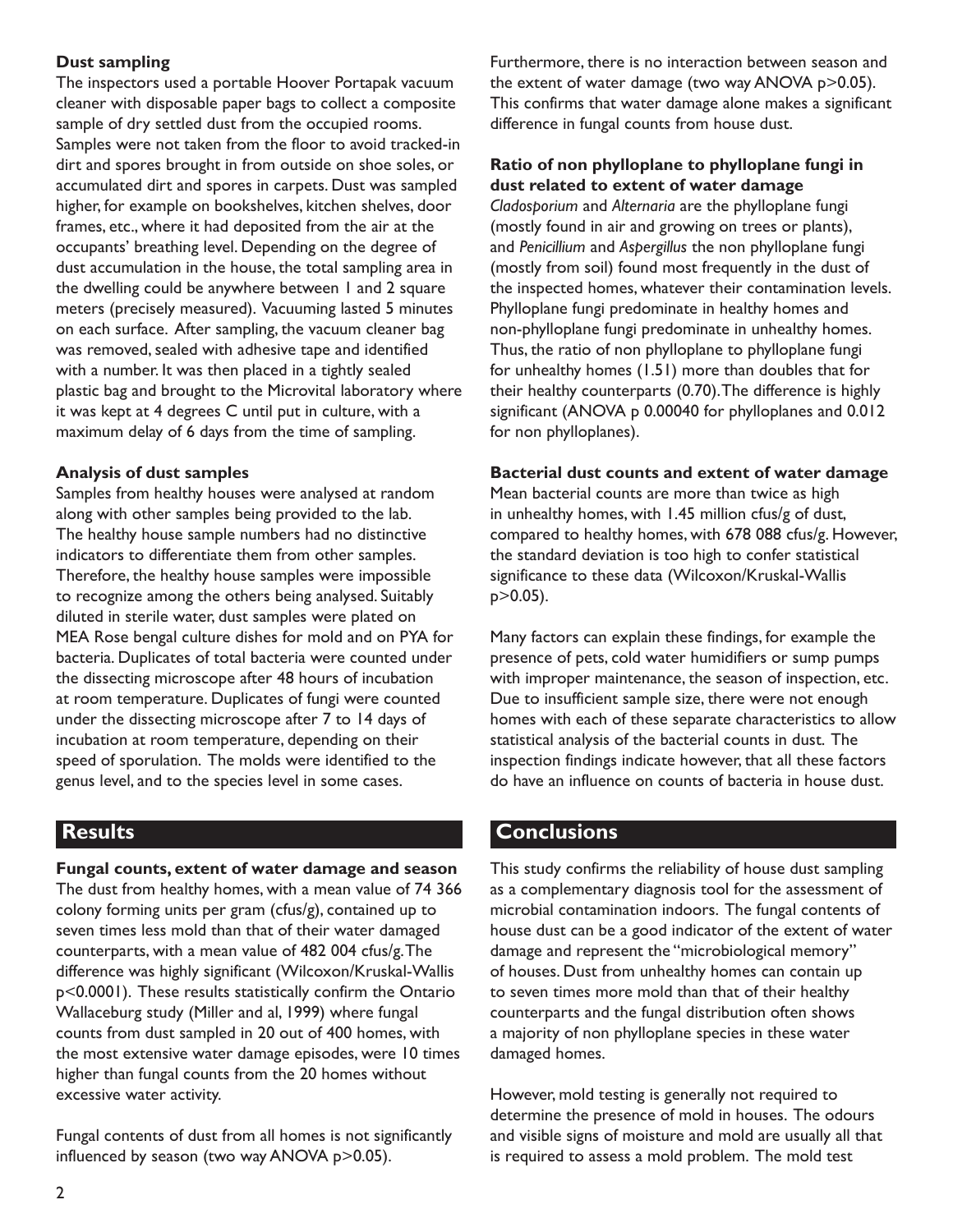results do not influence the remedial actions to be taken in houses. Visual inspections and proper diagnostic of the moisture sources that led to the presence of mold are more useful to homeowners to help them resolve a problem.

No sampling method is perfect. Air samples, for instance, measure the microbial contents of air only at the precise time of sampling, with frequent risks of false negative results. The microbial contents of dust is a better indicator of the house's microbiological memory, however, in some cases it might not correspond with the inspection data in the field. Mold testing may be required to document a case i.e. for litigation, but it is rarely warranted simply to identify the presence of mold, determine the remediation measures, or to resolve the moisture conditions to avoid mold growth. Sound judgment is to be used on a case-by-case basis to choose the most appropriate diagnostic method(s) and avoid unnecessary sampling.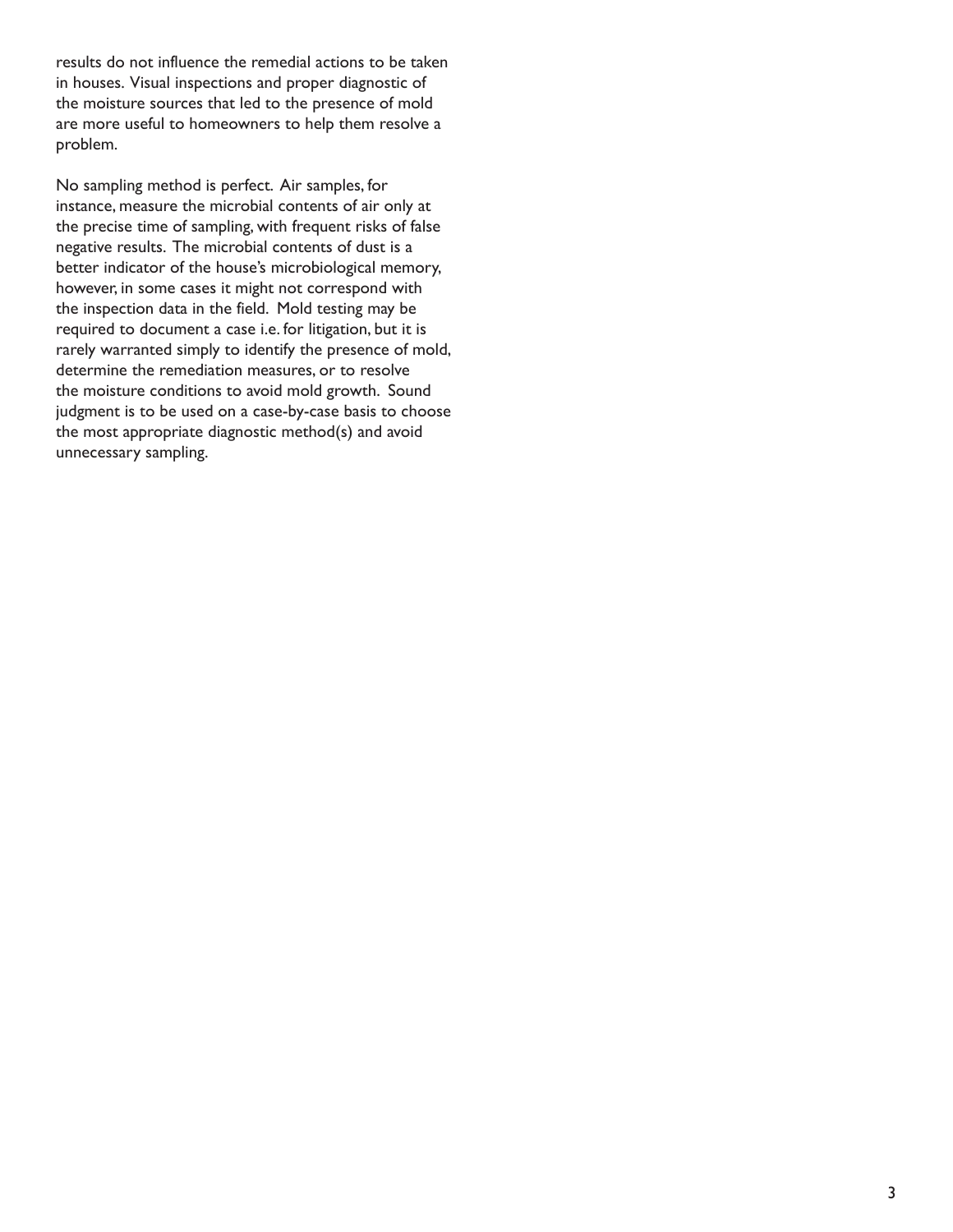#### **Project manager:** Ken Ruest

**Research report:** *House Dust: an Efficient and Affordble Tool to Assess Residential Microbial Contamination*

**Research consultant:** Laboratoire MICROVITAL Inc.

## **Housing Research at CMHC**

This project was funded (or partially funded) by Canada Mortgage and Housing Corporation (CMHC) under the terms of the External Research Program (ERP), an annual research grant competition. The views expressed are the personal views of the author(s) and do not represent the official views of CMHC. For more information on the ERP, please visit the CMHC web site, www.cmhc.ca, or contact the Project Officer, Responsive Programs at (613) 748-2300 ext. 3061; by email at  $erp@cmhc.ca,$  or by regular mail: Project Officer, Responsive Programs, External Research Program, Policy and Research Division, Canada Mortgage and Housing Corporation, 700 Montreal Road, Ottawa, ON K1A 0P7.

To find more Research Highlights plus a wide variety of information products, visit our Web site at

#### **www.cmhc.ca**

or contact:

 The Canadian Housing Information Centre Canada Mortgage and Housing Corporation 700 Montreal Road Ottawa ON K1A 0P7

 Telephone: 1 800 668-2642 FAX: 1 800 245-9274 chic@cmhc-schl.gc.ca

## **OUR WEB SITE ADDRESS:** www.cmhc.ca

Although this information product reflects housing experts' current knowledge, it is provided for general information purposes only. Any reliance or action taken based on the information, materials and techniques described are the responsibility of the user. Readers are advised to consult appropriate professional resources to determine what is safe and suitable in their particular case. CMHC assumes no responsibility for any consequence arising from use of the information, materials and techniques described.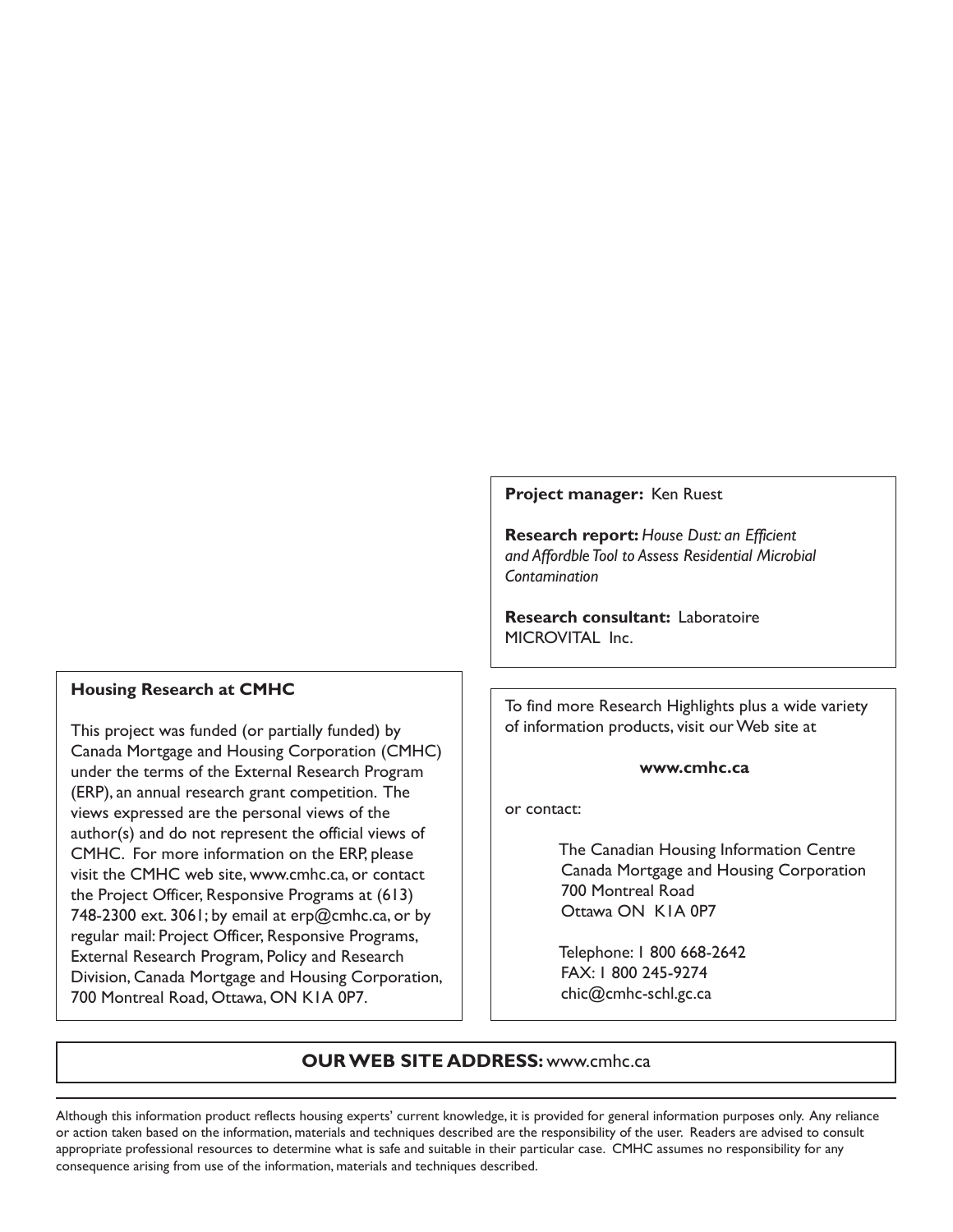

<span id="page-20-0"></span>

## **Mold Questions and Answers**

## **Questions and Answers on** *Stachybotrys chartarum* **and other molds**

## **[Questions and Answers](#page-20-0)**

- 1. I heard about ["toxic molds" that grow in homes and other buildings.](#page-20-0) Should I be concerned [about a serious health risk to me and my family?](#page-20-0)
- 2. [How common is mold,](#page-21-0) including *Stachybotrys chartarum* (also known by its synonym [Stachybotrys](#page-21-0) atra) in buildings?
- 3. [How do molds get in the indoor environment and how do they grow?](#page-21-0)
- 4. What is *[Stachybotrys chartarum](#page-21-0)* (*Stachybotrys atra*)?
- 5. [Are there any circumstances where people should vacate a home or other](#page-21-0)  [building because of mold?](#page-21-0)
- 6. [Who are the people who are most at risk for health problems associated](#page-21-0)  [with exposure to mold?](#page-21-0)
- 7. How do you know if [you have a mold problem?](#page-22-0)
- 8. Does *Stachybotrys chartarum* (*Stachybotrys atra*) cause acute idiopathic [pulmonary hemorrhage among infants?](#page-22-0)
- 9. What if my [child has acute idiopathic pulmonary hemorrhage?](#page-22-0)
- 10.[What are the potential health effects of mold in buildings and homes?](#page-22-0)
- 11. [How do you get the molds out of buildings, including homes, schools, and](#page-22-0)  [places of employment?](#page-22-0)
- 12.[What should people to do if they determine they have](#page-22-0)  *Stachybotrys* chartarum (Stachybotrys atra) in their buildings or homes?
- 13. [How do you keep mold out of buildings and homes?](#page-23-0)
- 14. [I found mold growing in my home; how do I test the mold?](#page-23-0)
- 15.[A qualified environmental lab took samples of the mold in](#page-23-0) my home and [gave me the results. Can CDC interpret these results?](#page-23-0)

## **[Summary](#page-23-0)**

## **Questions and Answers**

**1. QUESTION:** I heard about "toxic molds" that grow in homes and other buildings. Should I be concerned about a serious health risk to me and my family?

**ANSWER:** The term "toxic mold" is not accurate. While certain molds are toxigenic, meaning they can produce toxins (specifically mycotoxins), the molds themselves are not toxic, or poisonous. Hazards presented by molds that may produce mycotoxins should be considered the same as other common molds which can grow in your house. There is always a little mold everywhere - in the air and on many surfaces. There are very few reports that toxigenic molds found inside homes can cause unique or rare health conditions such as pulmonary hemorrhage or memory loss. These case reports are rare, and a causal link between the presence of the toxigenic mold and these conditions has not been proven. A common-sense approach should be used for any mold contamination existing inside buildings and homes. The common health concerns from molds include hay fever-

Page 1 of 4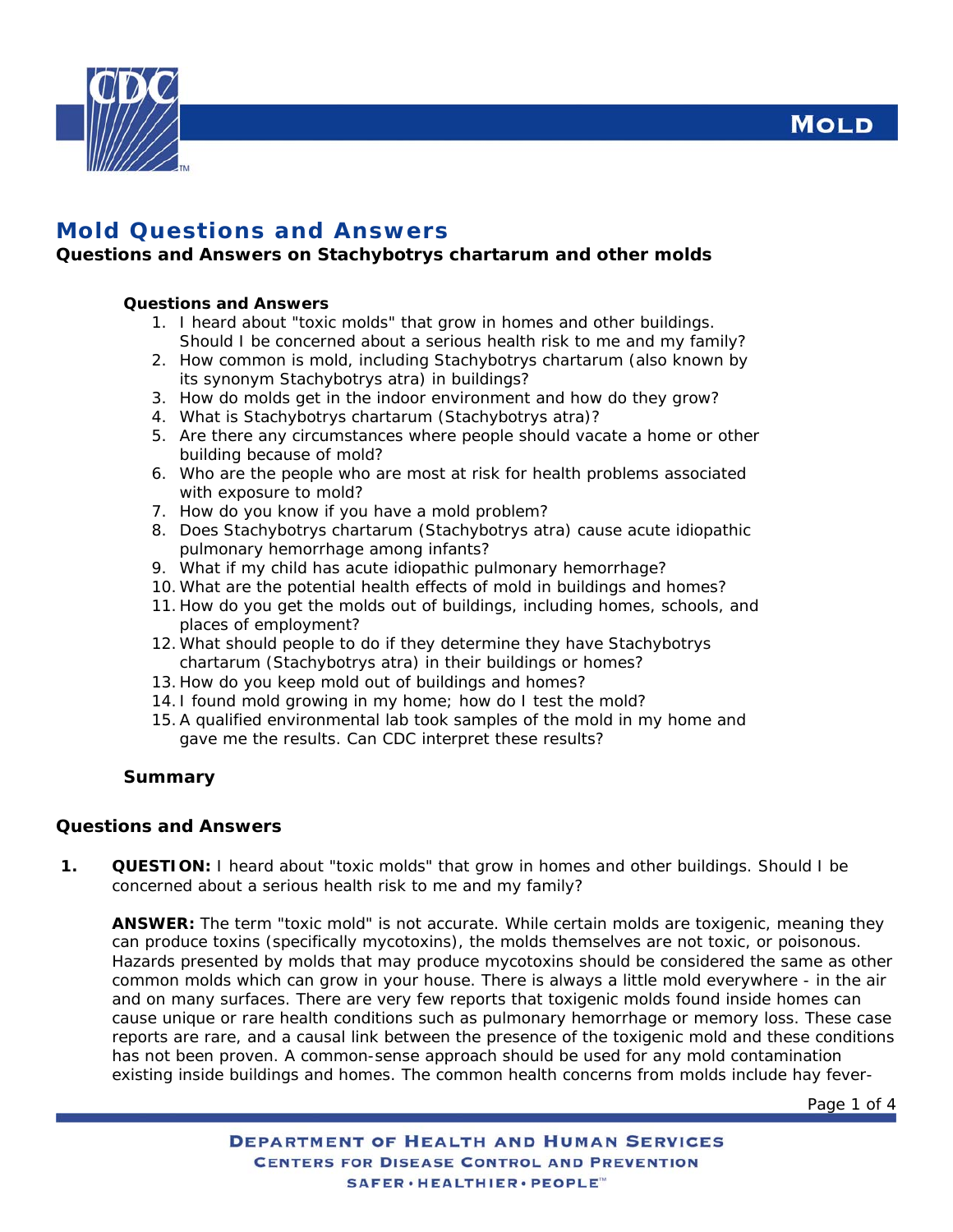<span id="page-21-0"></span>like allergic symptoms. Certain individuals with chronic respiratory disease (chronic obstructive pulmonary disorder, asthma) may experience difficulty breathing. Individuals with immune suppression may be at increased risk for infection from molds. If you or your family members have these conditions, a qualified medical clinician should be consulted for diagnosis and treatment. For the most part, one should take routine measures to prevent mold growth in the home.

**2. QUESTION:** How common is mold, including *Stachybotrys chartarum* (also known by its synonym *Stachybotrys atra*) in buildings?

**ANSWER:** Molds are very common in buildings and homes and will grow anywhere indoors where there is moisture. The most common indoor molds are *Cladosporium*, *Penicillium*, *Aspergillus*, and *Alternari*a. We do not have precise information about how often *Stachybotrys chartarum* is found in buildings and homes. While it is less common than other mold species, it is not rare.

**3. QUESTION:** How do molds get in the indoor environment and how do they grow?

**ANSWER:** Mold spores occur in the indoor and outdoor environments. Mold spores may enter your house from the outside through open doorways, windows, and heating, ventilation, and air conditioning systems with outdoor air intakes. Spores in the air outside also attach themselves to people and animals, making clothing, shoes, bags, and pets convenient vehicles for carrying mold indoors. When mold spores drop on places where there is excessive moisture, such as where leakage may have occurred in roofs, pipes, walls, plant pots, or where there has been flooding, they will grow. Many building materials provide suitable nutrients that encourage mold to grow. Wet cellulose materials, including paper and paper products, cardboard, ceiling tiles, wood, and wood products, are particularly conducive for the growth of some molds. Other materials such as dust, paints, wallpaper, insulation materials, drywall, carpet, fabric, and upholstery, commonly support mold growth.

**4. QUESTION:** What is *Stachybotrys chartarum* (*Stachybotrys atra*)?

**ANSWER:** *Stachybotrys chartarum* (also known by its synonym *Stachybotrys atra*) is a greenishblack mold. It can grow on material with a high cellulose and low nitrogen content, such as fiberboard, gypsum board, paper, dust, and lint. Growth occurs when there is moisture from water damage, excessive humidity, water leaks, condensation, water infiltration, or flooding. Constant moisture is required for its growth. It is not necessary, however, to determine what type of mold you may have. All molds should be treated the same with respect to potential health risks and removal.

**5. QUESTION:** Are there any circumstances where people should vacate a home or other building because of mold?

**ANSWER:** These decisions have to be made individually. If you believe you are ill because of exposure to mold in a building, you should consult your physician to determine the appropriate action to take.

**6. QUESTION:** Who are the people who are most at risk for health problems associated with exposure to mold?

**ANSWER:** People with allergies may be more sensitive to molds. People with immune suppression or underlying lung disease are more susceptible to fungal infections.

November 2004 **Page 2 of 4**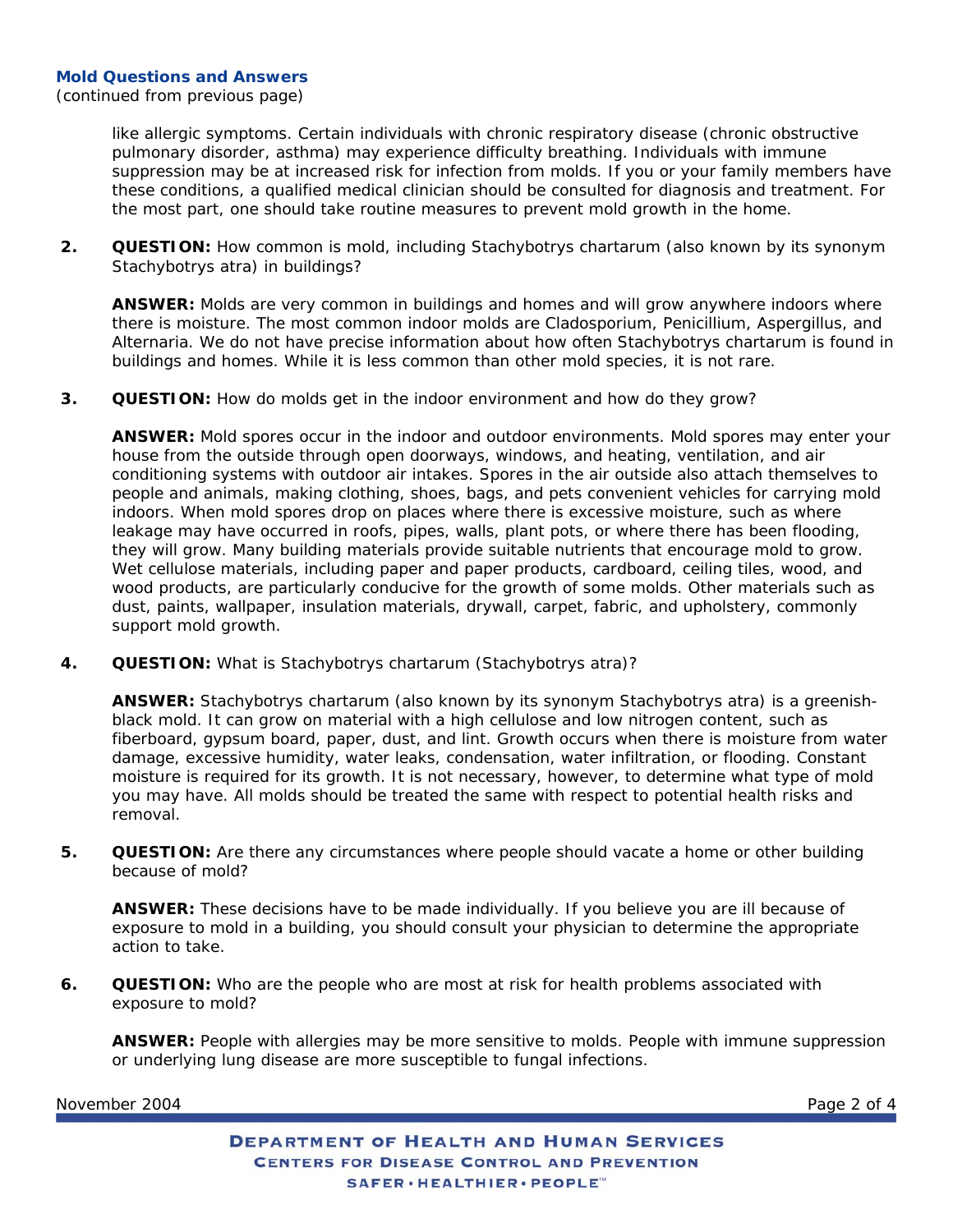<span id="page-22-0"></span>**7. QUESTION:** How do you know if you have a mold problem?

**ANSWER:** Large mold infestations can usually be seen or smelled.

**8. QUESTION:** Does *Stachybotrys chartarum* (*Stachybotrys atra*) cause acute idiopathic pulmonary hemorrhage among infants?

**ANSWER:** To date, a possible association between acute idiopathic pulmonary hemorrhage among infants and *Stachybotrys chartarum* (*Stachybotrys atra*) has not been proved. Further studies are needed to determine what causes acute idiopathic hemorrhage.

**9. QUESTION:** What if my child has acute idiopathic pulmonary hemorrhage?

**ANSWER:** Parents should ensure that their children get proper prompt medical treatment.

**10. QUESTION:** What are the potential health effects of mold in buildings and homes?

**ANSWER:** Mold exposure does not always present a health problem indoors. However some people are sensitive to molds. These people may experience symptoms such as nasal stuffiness, eye irritation, wheezing, or skin irritation when exposed to molds. Some people may have more severe reactions to molds. Severe reactions may occur among workers exposed to large amounts of molds in occupational settings, such as farmers working around moldy hay. Severe reactions may include fever and shortness of breath. Immunocompromised persons and persons with chronic lung diseases like COPD are at increased risk for opportunistic infections and may develop mold infections in their lungs.

**11. QUESTION:** How do you get the molds out of buildings, including homes, schools, and places of employment?

**ANSWER:** In most cases mold can be removed from hard surfaces by a thorough cleaning with commercial products, soap and water, or a weak bleach solution (1 cup of bleach in 1 gallon of water). Absorbent or porous materials like ceiling tiles, drywall, and carpet may have to be thrown away if they become moldy. If you have an extensive amount of mold and you do not think you can manage the cleanup on your own, you may want to contact a professional who has experience in cleaning mold in buildings and homes. It is important to properly clean and dry the area as you can still have an allergic reaction to parts of the dead mold and mold contamination may recur if there is still a source of moisture.

**12. QUESTION:** What should people to do if they determine they have *Stachybotrys chartarum* (*Stachybotrys atra*) in their buildings or homes?

**ANSWER:** Mold growing in homes and buildings, whether it is *Stachybotrys chartarum* (*Stachybotrys atra*) or other molds, indicates that there is a problem with water or moisture. This is the first problem that needs to be addressed. Mold can be cleaned off hard surfaces with a weak bleach solution. Mold in or under carpets typically requires that the carpets be removed. Once mold starts to grow in insulation or wallboard, the only way to deal with the problem is by removal and replacement. We do not believe that one needs to take any different precautions with *Stachybotrys chartarum* (*Stachybotrys atra*), than with other molds. In areas where flooding has occurred, prompt drying out of materials and cleaning of walls and other flood-damaged items with commercial products, soap and water, or a weak bleach solution (1 cup of bleach in 1 gallon of water) is necessary to prevent mold growth. Never mix bleach with ammonia. If a home has been

November 2004 **Page 3 of 4**